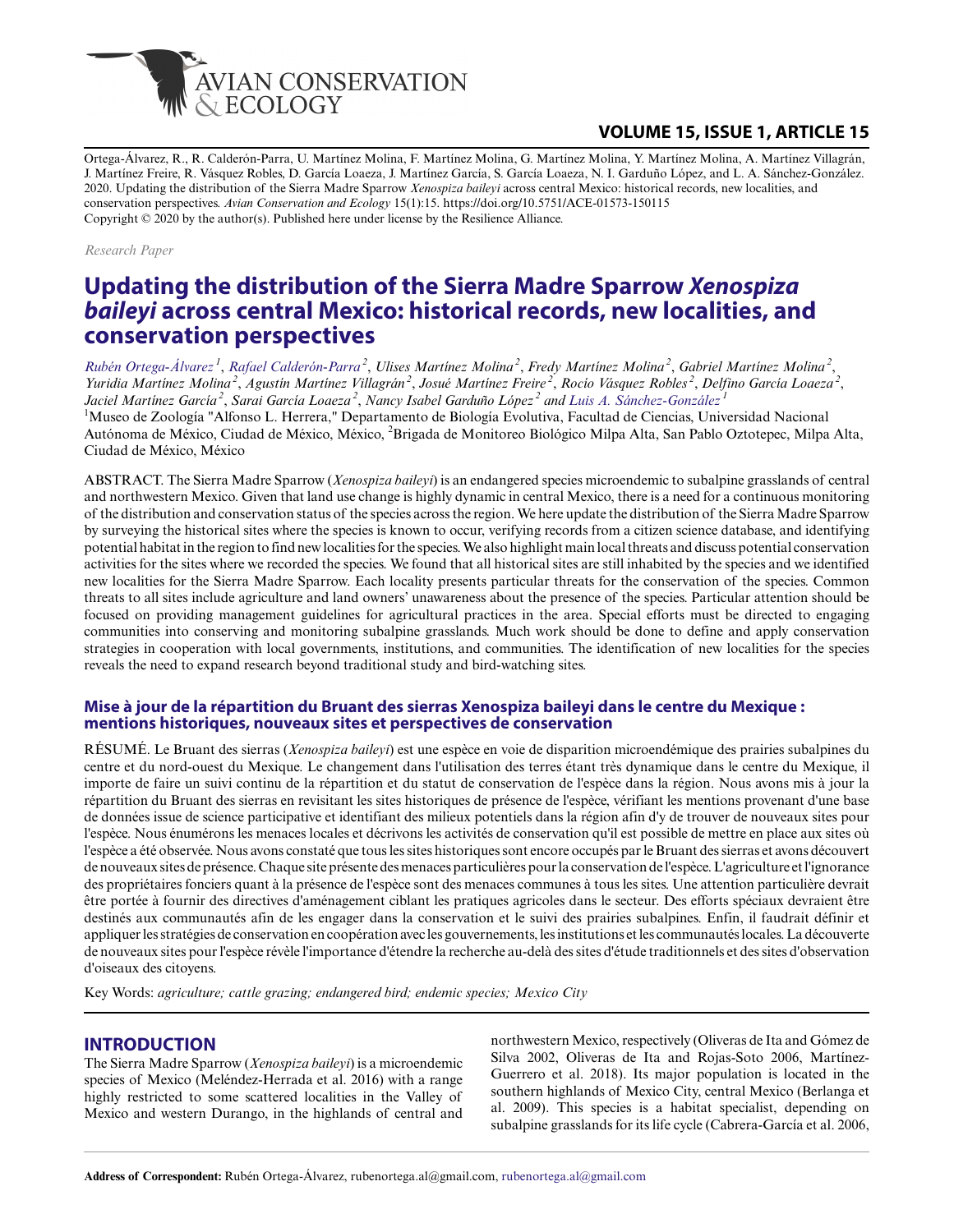Oliveras de Ita and Gómez de Silva 2007). In central Mexico, subalpine grasslands range from 3000 to 4300 m a.s.l. and are dominated by *Calamagrostis*, *Muhlenbergia*, *Stipa*, and *Festuca* (Rzedowski and Rzedowski 2005).

Population growth, urban development, and agricultural sprawling have severely impacted central Mexico (CONABIO and SEDEMA 2016). These threats have also affected subalpine grasslands, which show a destruction trend of 22 ha per year (Vázquez de la Torre 2015). Habitat conversion and devastation have been highlighted as the main threats for the conservation of the Sierra Madre Sparrow (Oliveras de Ita and Gómez de Silva 2007, BirdLife International 2017). As a result, the species has been classified as endangered by both the IUCN (BirdLife International 2017) and the Mexican Government (SEMARNAT 2010).

Given that most of the records of the Sierra Madre Sparrow have been obtained at La Cima and Llano de Morales in southern Mexico City (Berlanga et al. 2015, Gómez de Silva and Oliveras de Ita 2016), conservation initiatives for the species have been mainly focused on the populations at these two localities. Other populations in different sites have received little consideration, probably because of the fact that records are scarce, unverified, or old.

Although the Sierra Madre Sparrow has a highly restricted range, we are not aware of any study searching for all recorded populations of the species across the region using a systematic procedure. Most records of the species in central Mexico come from a few popular spots visited by birdwatchers (eBird 2019) and from site-specific studies at La Cima (Oliveras de Ita 2002, 2011). Although previous research has estimated the distribution of the species using ecological niche modeling methods (González Abraham 2000, Navarro-Sigüenza and Peterson 2007, Vázquez de la Torre 2015), there have been no field surveys confirming the presence of the Sierra Madre Sparrow across environmentally suitable areas in central Mexico. Given that land use change associated with agricultural and urban sprawl is rapidly occurring in the area (CONABIO and SEDEMA 2016), there is a need for a continuous monitoring of the distribution status of the species across the region. In addition, no efforts have focused on maintaining an updated assessment of the regional distribution of the species. This information however, is fundamental for monitoring and determining the conservation status of the Sierra Madre Sparrow, estimating the habitat conversion trend, identifying conservation priorities, and evaluating the impact of management actions for its preservation (Nichols and Williams 2006, Jones 2011, Ortega-Álvarez et al. 2015).

In this study we updated the distribution of the Sierra Madre Sparrow through an extensive search across central Mexico. We visited the historical sites where the species is known to occur to determine if the species is still present in such areas. In addition, we verified relatively recent records from a citizen science database (Sullivan et al. 2009, eBird 2019), and used updated satellite images to identify potential habitat in the region to find new localities for the species. Finally, we highlight main local threats and discuss potential strategies and management activities for each site where the species was recorded. Results in our study may provide critical information to foster conservation actions for the Sierra Madre Sparrow in the region.

### **METHODS**

#### **Study area**

We focused our surveys on the subalpine grasslands located in southern Mexico City, northern Morelos, and southern Mexico State, in the highlands of the Transvolcanic Belt of central Mexico (Fig. 1), where the Sierra Madre Sparrow is known to occur (Gómez de Silva and Oliveras de Ita 2016). Natural ecosystems throughout the region include oak, pine, fir, and mixed forests, wetlands, shrublands, and subalpine grasslands, all of which are under severe human pressure by the surrounding urban settlements (CONABIO and SEDEMA 2016) and agricultural lands (Cabrera-García 2006, CONABIO and SEDEMA 2016). Remaining natural ecosystems in the region are mostly restricted to high elevations, because the volcanic mountains have acted as a natural barrier for agricultural and urban sprawl (Arriaga et al. 2000).

**Fig. 1**. Survey sites for searching the Sierra Madre Sparrow (*Xenospiza baileyi*) across central Mexico. Numbers represent different localities and circles denote the presence of the species in the site. (a) Mexico City, (b) State of Mexico, (c) Morelos, (1) Xalatlaco, (2) Ex-Cañada Seca Park, (3) road to El Capulín, (4) El Capulín, (5) Ajusco road, (6) La Rufina, (7) Rancho Tres Vientos, (8) Las Maravillas Park, (9) asphalt factory, (10) La Cima, (11) Tres Marías, (12) road from San Juan Tlacotenco to Coajomulco, (13) Llano de Morales, (14) Llano de Otlayuca, (15) slope of Ololica Volcano, (16) Tlaxcaltenco, (17) CICS Milpa Alta, (18) Xocho Volcano.

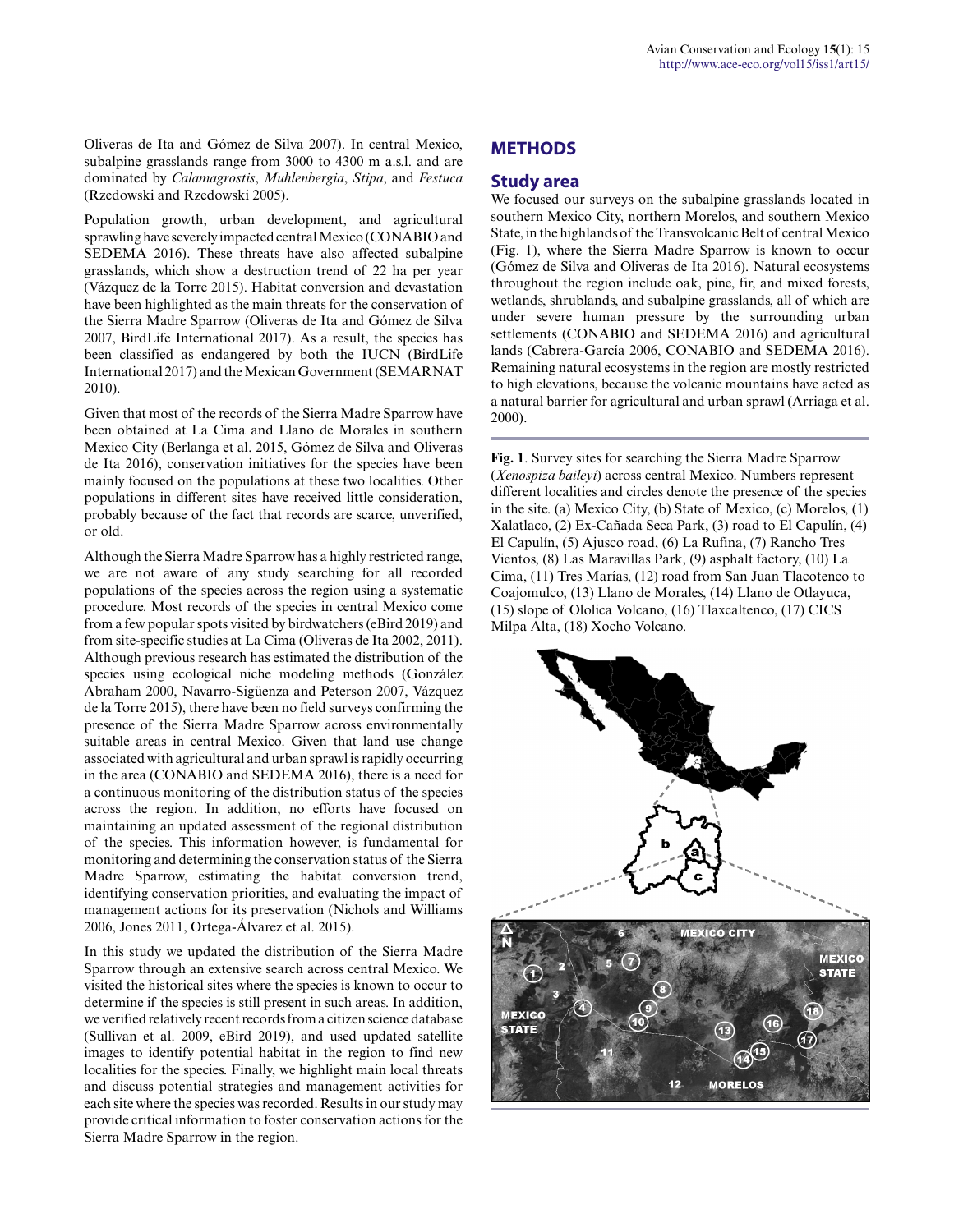Officially protected natural areas with subalpine grasslands in the region include the Cumbres del Ajusco National Park (Mexico City), the Tepozteco National Park (Morelos), and the Chichinautzin Biological Corridor (Mexico City, Morelos, Mexico State). However, most records of the Sierra Madre Sparrow have been obtained in nonprotected areas, within lands owned by rural and indigenous communities of Mexico City (i.e., San Pablo Oztotepec, San Miguel Topilejo), Mexico State (i.e., Xalatlaco), and Morelos (i.e., El Capulín, San Juan Tlacotenco; Oliveras de Ita and Gómez de Silva 2002, Cabrera-García et al. 2006, Berlanga et al. 2009, 2015).

#### **Historical records**

We reviewed literature (scientific papers, thesis) and searched in citizen science databases such as eBird (2019) to compile all localities where the Sierra Madre Sparrow has been previously observed. In addition, we conducted field surveys to search for the Sierra Madre Sparrow in historical sites where the species has been recorded, which allowed us both to verify and update its presence in these areas.

#### **Data collection**

We conducted fieldwork in the region searching for the Sierra Madre Sparrow with the participation of local community members, i.e., San Pablo Oztotepec, Milpa Alta, who have been involved in community-based bird monitoring projects (for more details see Berlanga et al. 2015 and Ortega-Álvarez et al. 2015). We looked for the species in sites where it has been historically recorded, as well as in the spots where eBird users have observed the species. In addition, we used updated satellite images (from Google Earth Pro), as well as potential distribution maps (González Abraham 2000, Navarro-Sigüenza and Peterson 2007, Vázquez de la Torre 2015), to visually identify areas with suitable habitat, i.e., subalpine grasslands, where the Sierra Madre Sparrow might occur but has not been previously recorded.

After identifying areas with suitable habitat and selecting both historical and potential sites, we visited each locality and searched for the species following the methodology proposed by Oliveras de Ita and Rojas-Soto (2006): (a) listening and searching using binoculars during a 10-min period; then (b) performing playbacks of the songs and calls during a 10-min period; and (c) walking throughout the site. The first two steps were performed within unfixed-radius stationary survey points located at the center of patches with suitable habitat. Playbacks were paused every three minutes to facilitate detection. If the species was not detected after the first two steps, walking was performed throughout the surveyed subalpine grassland patch. We concluded surveys at each site as soon as the species was detected or when the site was completely traveled by the observers. If the site consisted of a large patch of subalpine grassland, we repeated on multiple occasions the methodology until the species was detected, or when the whole site was surveyed. Several observers simultaneously searched for the species during surveys, increasing the probabilities of detection. We performed surveys during the peak of the breeding season (9– 15 July 2019), when singing males are more conspicuous and responsive to playbacks (Oliveras de Ita and Rojas-Soto 2006, Berlanga et al. 2009). All surveyors, including local community members, were highly trained in visual and aural identification of the Sierra Madre Sparrow. Given that most of the subalpine grasslands in the region have been destroyed or severely degraded

by land use change, we were able to survey most of the areas that are still covered by this habitat, including the largest patches. This method allowed us to perform a cost- and time-efficient first-pass survey to determine if the species was present at each study site, which was the main objective of this study (Table 1).

Following field surveys, we assessed the relative abundance of the Sierra Madre Sparrow for each study site (Table 1) by using these categories (based on Howell and Webb 1995): (a) common, when the species is usually detected at the site, often in large numbers; (b) fairly common, when usually detected at the site, but in small numbers, (c) uncommon, when it is unlikely to be detected, and then only in small numbers, and (d) rare, when it is present but not frequently detected. For assigning a relative abundance category for each site, we considered the following (Table 1): (a) the survey period when we detected the species, assuming that relative abundance might be greater if the species was observed during the first steps of surveys, (b) the number of individuals that we detected because more detected individuals might be related with higher relative abundance, (c) the size of the grassland patch for each site as reported by other studies (Sánchez-González et al. 2019), given that the presence of a larger subalpine grassland patch might increase the relative abundance of the species, (d) the frequency of reports of the species from eBird (2019), which provides information on how often a species is reported on complete checklists within a specified date range and region, and (e) our previous experience on detecting the species at each site. The value for the frequency of reports from eBird (2019) was calculated by averaging the frequency of all months, ranging from January to December from 1900 to 2020 for each study site. Frequency reports from eBird were not available for poorly studied sites, and for those where we recorded the Sierra Madre Sparrow for the first time (Table 2).

#### **RESULTS**

We visited 18 sites across Central Mexico (Fig. 1). In four of these sites, the species has been previously recorded (Table 2). Our surveys showed that the Sierra Madre Sparrow still inhabits each of these historical sites (Table 3), including Llano de Morales, Mexico City (Cabrera-García 2006), La Cima, Mexico City (Oliveras de Ita and Gómez de Silva 2007), Xalatlaco, Mexico State (Oliveras de Ita and Gómez de Silva 2002), and El Capulín, Morelos (Cabrera-García 2004).

We also verified the presence of the species in sites indicated in eBird (2019; Table 2). However, we discarded those sites that were geographically misplaced or referred to broad areas, such as Valley of Mexico and Milpa Alta, because it was not possible to identify the precise location where the sighting was made. We also did not take into account records from highly urbanized areas with unsuitable habitat for the species within Toluca and Mexico City, as well as records from the Lerma Marshes, because all of these may pertain to the highly similar Song Sparrow (*Melospiza melodia*) or Lincoln's Sparrow (*Melospiza lincolnii*). We also visited a location reported in eBird along the road connecting San Juan Tlacotenco and Coajomulco, but we did not find evidence nor suitable habitat for the species to occur (Table 2). We noticed that most records in eBird were performed by bird-watchers searching for the species in La Cima and Las Maravillas Park located in Mexico City (eBird 2019). Other observations belonged to community-based monitoring and scientific studies that were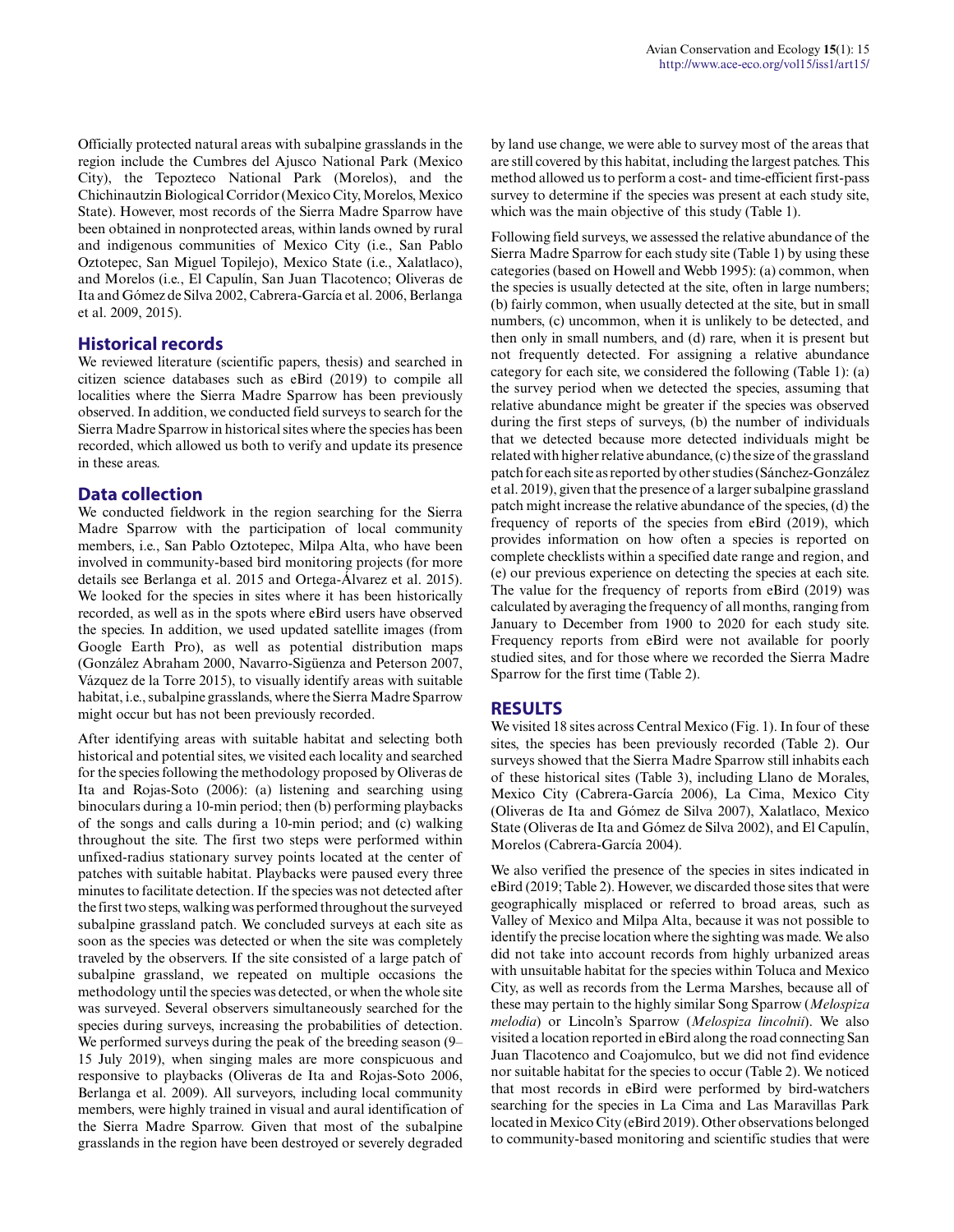**Table 1**. Survey effort and relative abundance of the Sierra Madre Sparrow for each site. Name, number of detected individuals, survey period when the individuals were detected, number of observers that performed surveys, survey duration, distance traveled during surveys, number of survey points that were used to detect the species, frequency of reports following eBird, surface of subalpine grassland, and relative abundance of the Sierra Madre Sparrow are specified for each site. First survey period consisted in listening and searching with binoculars; during the second period we performed playbacks for attracting the species. Surveys finished during the period when we detected the species for the first time. As the first and second periods were carried out in a stationary survey point, no distance was travelled during such periods. Travelling was only needed for the third period of the surveys.

| Site                     | Detected<br>individuals | Survey<br>period | Number of<br>observers | Survey<br>duration | Distance<br>travelled | Number of<br>survey points | Frequency of<br>reports | Grassland<br>surface (ha) | Relative<br>abundance |
|--------------------------|-------------------------|------------------|------------------------|--------------------|-----------------------|----------------------------|-------------------------|---------------------------|-----------------------|
| Llano de Morales         | 3                       | First            | 3                      | $10 \text{ min}$   | 0 <sub>m</sub>        |                            | Not available           | 1792.10                   | Common                |
| Llano de Otlayuca        |                         | First            | 3                      | 5 min              | 0 <sub>m</sub>        |                            | Not available           | 99                        | Common                |
| El Capulín               |                         | First            |                        | $10 \text{ min}$   | 0 <sub>m</sub>        |                            | Not available           | 63                        | Common                |
| Tlaxcaltenco             |                         | First            | $\overline{c}$         | $10 \text{ min}$   | 0 <sub>m</sub>        |                            | Not available           | 119.4                     | Fairly common         |
| Rancho Tres Vientos      |                         | First            | 2                      | $10 \text{ min}$   | 0 <sub>m</sub>        |                            | Not available           | 41                        | Fairly common         |
| Slope of Ololica Volcano |                         | Second           | 3                      | $15 \text{ min}$   | 0 <sub>m</sub>        |                            | Not available           | 171.4                     | Fairly common         |
| Las Maravillas Park      |                         | Second           | 2                      | $20 \text{ min}$   | 0 <sub>m</sub>        |                            | 52.5                    | 39.4                      | Fairly common         |
| La Cima                  |                         | Second           | 2                      | $20 \text{ min}$   | 0 <sub>m</sub>        |                            | 66.4                    | 19                        | Fairly common         |
| Asphalt factory          |                         | Second           | $\overline{c}$         | $20 \text{ min}$   | 0 <sub>m</sub>        |                            | Not available           | 22                        | Fairly common         |
| Xalatlaco                |                         | Second           | $\overline{2}$         | $20 \text{ min}$   | 0 <sub>m</sub>        |                            | Not available           | 156                       | Uncommon              |
| Xocho Volcano            |                         | Second           | 11                     | $20 \text{ min}$   | 0 <sub>m</sub>        |                            | Not available           | 27                        | Rare                  |
| CICS Milpa Alta          |                         | Second           | 11                     | $20 \text{ min}$   | 0 <sub>m</sub>        |                            | Not available           | 6.8                       | Rare                  |
| Road to El Capulín       | 0                       |                  | $\overline{2}$         | $30 \text{ min}$   | $200 \text{ m}$       |                            |                         | $\overline{c}$            | Undetected            |
| Tres Marías              | 0                       |                  |                        | $30 \text{ min}$   | 100 <sub>m</sub>      |                            |                         |                           | Undetected            |
| La Rufina                | $\theta$                |                  | 2                      | $30 \text{ min}$   | 150 <sub>m</sub>      |                            |                         | 1.5                       | Undetected            |
| Ex-Cañada Seca Park      | $\theta$                |                  | 2                      | $30 \text{ min}$   | $200 \text{ m}$       |                            |                         | 1.5                       | Undetected            |
| Ajusco Road              | 0                       |                  |                        | 30 min             | 100 <sub>m</sub>      |                            | ۰.                      |                           | Undetected            |
| Road San Juan            | $\mathbf{0}$            |                  | $\overline{2}$         |                    |                       | $\mathbf{0}$               |                         | $\mathbf{0}$              | Undetected            |
| Tlacotenco to            |                         |                  |                        |                    |                       |                            |                         |                           |                       |
| Coajomulco               |                         |                  |                        |                    |                       |                            |                         |                           |                       |

**Table 2**. Surveyed sites for the Sierra Madre Sparrow (*Xenospiza baileyi*) across central Mexico. The name, state, and the coordinates where the sites are located are specified. Type of sites include historical localities, eBird spots, and localities surveyed because they contained suitable habitat for the species. \* Localities where the species was recorded for the first time.

| Site                          | <b>State</b> | Longitude    | Latitude    | Detection    | Type of site                    |
|-------------------------------|--------------|--------------|-------------|--------------|---------------------------------|
| La Cima                       | Mexico City  | -99.20056395 | 19.10956647 | Detected     | Historical locality; eBird spot |
| Las Maravillas Park           | Mexico City  | -99.16762202 | 19.15108364 | Detected     | eBird spot                      |
| Asphalt factory               | Mexico City  | -99.18866531 | 19.12261838 | Detected*    | Locality with suitable habitat  |
| Rancho Tres Vientos           | Mexico City  | -99.21520645 | 19.18891274 | Detected*    | Locality with suitable habitat  |
| La Rufina                     | Mexico City  | -99.23184541 | 19.23228829 | Not detected | Locality with suitable habitat  |
| Ajusco Road                   | Mexico City  | -99.24334042 | 19.18673626 | Not detected | Locality with suitable habitat  |
| Tlaxcaltenco                  | Mexico City  | $-99.00636$  | 19.10741    | Detected*    | Locality with suitable habitat  |
| Llano de Morales              | Mexico City  | -99.075013   | 19.097115   | Detected     | Historical locality; eBird spot |
| CICS Milpa Alta               | Mexico State | -98.96194691 | 19.0854595  | Detected*    | Locality with suitable habitat  |
| Xocho Volcano                 | Mexico State | -98.95298495 | 19.12317164 | Detected*    | Locality with suitable habitat  |
| Xalatlaco                     | Mexico State | -99.35472559 | 19.17240819 | Detected     | <b>Historical locality</b>      |
| Ex-Cañada Seca Park           | Mexico State | -99.31498922 | 19.17872904 | Not detected | Locality with suitable habitat  |
| Road to El Capulín            | Morelos      | -99.32025432 | 19.14160833 | Not detected | Locality with suitable habitat  |
| El Capulín                    | Morelos      | -99.28180122 | 19.12759749 | Detected     | <b>Historical locality</b>      |
| Tres Marías                   | Morelos      | -99.24488556 | 19.06494005 | Not detected | Locality with suitable habitat  |
| Road from San Juan Tlacotenco | Morelos      | -99.14716923 | 19.02345627 | Not detected | eBird spot                      |
| to Coajomulco                 |              |              |             |              |                                 |
| Llano de Otlayuca             | Morelos      | $-99.0504$   | 19.06297    | Detected*    | Locality with suitable habitat  |
| Slope of Ololica Volcano      | Morelos      | $-99.03001$  | 19.06637    | Detected*    | Locality with suitable habitat  |

performed within and nearby the subalpine grasslands at Llano de Morales, in Milpa Alta, Mexico City.

We surveyed 12 sites containing suitable habitat but where the species has not been previously recorded (Table 2). We found the presence of the Sierra Madre Sparrow at seven of these sites, three of which are located in Mexico City (asphalt factory, Rancho Tres Vientos, and Tlaxcaltenco), two in Mexico State (CICS Milpa Alta, Xocho Volcano), and two in Morelos (Llano de Otlayuca, slope of Ololica Volcano; Table 3). Most of our records were performed during the second surveying period (playback period; 7 of 12 sites), which reduced the travel distance needed to detect the species (Table 1). Because the Sierra Madre Sparrow was always efficiently detected during the first two periods of the surveys, we needed a unique survey point at each site where we recorded the species (Table 1). No survey points were located in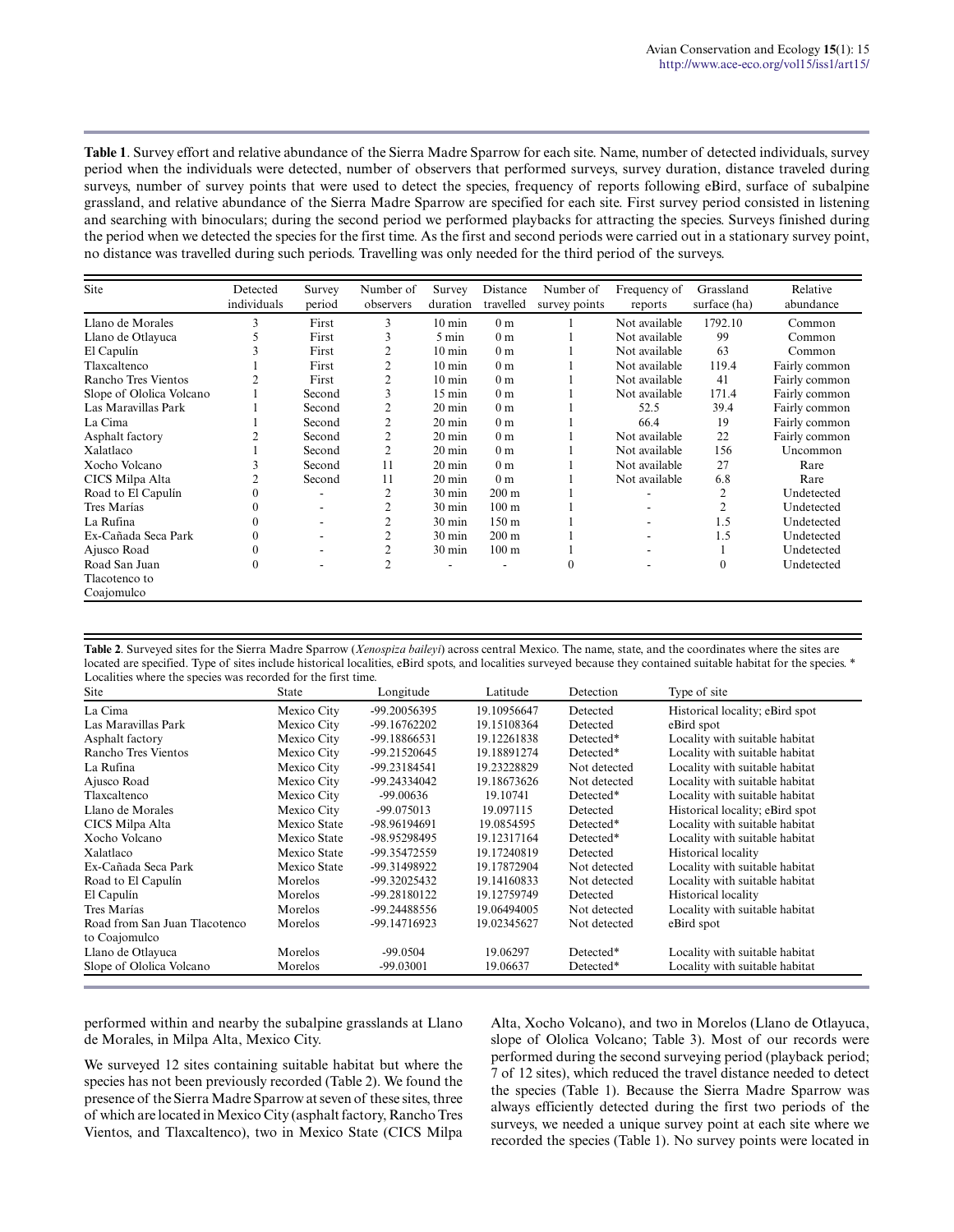| Site                     | Major threats for the species                           | Conservation action                                        |  |  |
|--------------------------|---------------------------------------------------------|------------------------------------------------------------|--|--|
| La Cima                  | Farming                                                 | Determine management guidelines for farming                |  |  |
|                          | Forestation of grasslands                               | Stop forestation programs within the grassland             |  |  |
|                          | Vandalism                                               | Engage community and government in surveillance activities |  |  |
| Las Maravillas Park      | Community's unawareness about the species presence      | Engage community in monitoring and conservation            |  |  |
|                          | Leisure activities                                      | Promote leisure activities outside grasslands              |  |  |
| Asphalt factory          | Urban development                                       | Stop urban development                                     |  |  |
|                          | Citizen's unawareness about the species' presence       | Engage private land owners in monitoring and conservation  |  |  |
| Rancho Tres Vientos      | Urban development                                       | Stop urban development                                     |  |  |
|                          | Farming                                                 | Determine management guidelines for farming                |  |  |
|                          | Citizen's unawareness about the species' presence       | Engage private land owners in monitoring and conservation  |  |  |
|                          |                                                         | Acquire private land for conservation                      |  |  |
| Tlaxcaltenco             | Community's unawareness about the species presence      | Engage community in monitoring and conservation            |  |  |
| Llano de Morales         | Farming                                                 | Determine management guidelines for farming                |  |  |
|                          | Cattle grazing                                          | Regulate cattle grazing                                    |  |  |
|                          | Fire                                                    | Address fire management strategies                         |  |  |
|                          | Community's unawareness about the species' presence     | Engage community in monitoring and conservation            |  |  |
|                          | Land tenure conflicts                                   | Seek for political mediation and negotiation               |  |  |
| CICS Milpa Alta          | Farming                                                 | Determine management guidelines for farming                |  |  |
|                          | Forestation of grasslands                               | Stop forestation programs in the grassland                 |  |  |
|                          | Citizen's unawareness about the presence of the species | Engage land owners in monitoring and conservation          |  |  |
| Xocho Volcano            | Farming                                                 | Determine management guidelines for farming                |  |  |
|                          | Community's unawareness about the species' presence     | Engage community in monitoring and conservation            |  |  |
| Xalatlaco                | Farming                                                 | Determine management guidelines for farming                |  |  |
|                          | Cattle grazing                                          | Regulate cattle grazing                                    |  |  |
|                          | Unplanned tourism                                       | Regulate touristic activities in the area                  |  |  |
|                          | Forestation of grasslands                               | Stop forestation programs in the grassland                 |  |  |
|                          | Community's unawareness about the species' presence     | Engage community in monitoring and conservation            |  |  |
| El Capulín               | Farming                                                 | Determine management guidelines for farming                |  |  |
|                          | Community's unawareness about the species' presence     | Engage community in monitoring and conservation            |  |  |
| Llano de Otlayuca        | Land tenure conflicts                                   | Seek political mediation and negotiation                   |  |  |
|                          | Community's unawareness about the species' presence     | Engage community in monitoring and conservation            |  |  |
| Slope of Ololica Volcano | Farming                                                 | Determine management guidelines for farming                |  |  |
|                          | Community's unawareness about the species' presence     | Engage community in monitoring and conservation            |  |  |

**Table 3**. Major threats and suggested conservation actions for the Sierra Madre Sparrow (*Xenospiza baileyi*) at each locality where we detected the species across central Mexico.

the road of San Juan Tlacotenco to Coajomulco because we did not find suitable habitat for the species (Table 1).

Relative abundance of the Sierra Madre Sparrow is variable among study sites (Table 1). The species is common in three sites, including Llano de Morales, Llano de Otlayuca, and El Capulín. Among these sites, Llano de Morales is the most important because it contains the largest surface of subalpine grassland across the region. The Sierra Madre Sparrow showed to be fairly common and rare in the sites where we report the species for the first time, with the exception of the Llano de Otlayuca.

#### **DISCUSSION**

We detected the Sierra Madre Sparrow in every single site where it has been historically recorded. However, we observed that its relative abundance varied among surveyed sites. As expected, Llano de Morales is a key place for the conservation of the Sierra Madre Sparrow because it contains the largest patch of subalpine grassland across the region and, following our surveys, the species may be considered as common there. We noted that all sites face severe anthropogenic threats, mainly related to agriculture (Table 3). Although the Sierra Madre Sparrow currently has a quite restricted range and is considered as a globally endangered species, we were able to identify new localities for the species by using both potential distribution maps and satellite photography, highlighting the use of these technologies for conservation purposes, i.e., locating unrecorded populations. Our results suggest that further research is needed beyond the sites where the species has been historically recorded and studied, whereas new records of the species provide insights and opportunities for tackling its conservation and management needs, e.g., acquiring private lands (Table 3).

Our observations showed that all of the historical sites still harbor populations of the Sierra Madre Sparrow. Llano de Morales is therefore of prime importance for the species because it contains the largest surface of subalpine grassland across the region and the species is common in the site. Despite this, the best-studied population of the Sierra Madre Sparrow is located at La Cima (Oliveras de Ita 2002, Gómez de Silva and Oliveras de Ita 2016), which is also very popular among bird-watchers (eBird 2019). Nevertheless, the subalpine grassland has been extremely reduced in this site (19 ha), which threatens the local conservation of the species. Clearly, there is an urgent need to expand research beyond La Cima to assess the size and status of other populations of the species across the region. As soon as some of these parameters become available, working with local communities to attend threats would be critical (Cabrera-García and Frias 2004).

Different surveyed localities, including Las Maravillas Park and the asphalt factory, could prove important for the Sierra Madre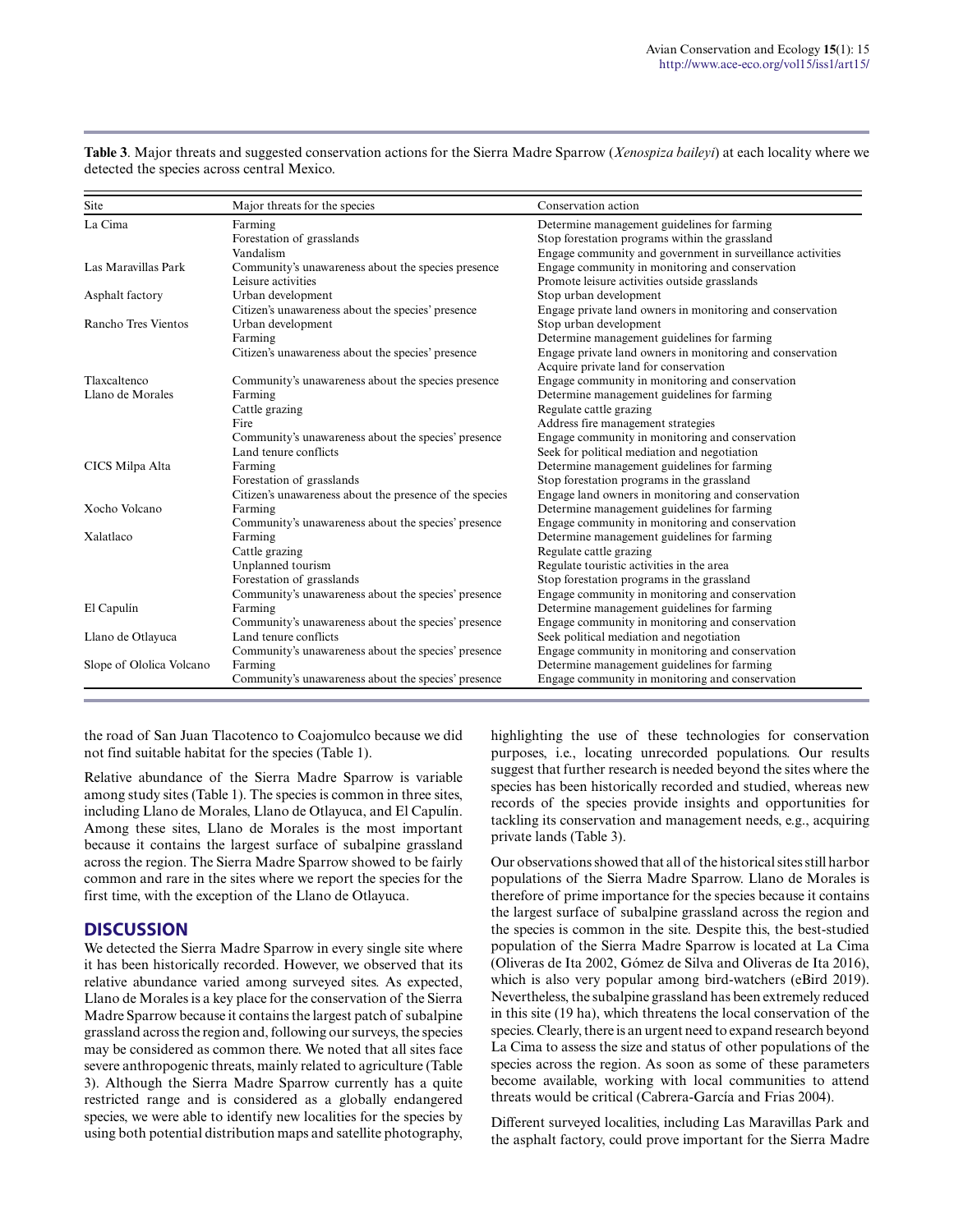Sparrow. On the one hand, the species is fairly common in both sites, and on the other hand, these sites may act as natural corridors connecting populations from larger grassland patches in the region. Las Maravillas Park has received a lot of attention by bird-watchers in recent years (eBird 2019). In fact, the discovery and exploration of this locality is relatively recent  $($ four years ago), and it has become highly attractive for birdwatching because of good security conditions. The park is close to La Cima (~5.5 km), which may allow individuals of local populations of the Sierra Madre Sparrow to move among sites. The asphalt factory was one of the sites where we recorded the Sierra Madre Sparrow for the first time. This locality is situated between La Cima and Las Maravillas Park, therefore may also function as a corridor for the species (Cabrera-García 2004, Gómez de Silva and Oliveras de Ita 2016).

Rancho Tres Vientos is found within an area of privately owned lands located in Tlalpan, close to Cumbres del Ajusco National Park (INE 1997). Here, old and large patches of subalpine grassland intermingle with crop fields, farms, and scattered houses. The site is quite interesting for conservation purposes because the species is fairly common and it is the only locality across the region where land might be acquired to protect the habitat for the species. Moreover, the habitat seems to be in good condition for the Sierra Madre Sparrow because it contains large and clustered bunches of grass (Cabrera-García et al. 2006). Grasslands here might be connected with those from La Cima and Las Maravillas Park because they are not far away from each other  $(\sim 6.7 \text{ km})$ .

New localities for the Sierra Madre Sparrow in Mexico State included the land owned by the Interdisciplinary Center of Health Sciences of the Instituto Politécnico Nacional (CICS Milpa Alta with its Spanish initials) and the crater of the Xocho Volcano. The land of CICS Milpa Alta contains the local campus of the university, which is surrounded by small and scattered highly disturbed subalpine grassland patches, agricultural areas, and pine forests. The species has been unnoticed given that little birdwatching has been performed in the area and the Sierra Madre Sparrow is rare; therefore involvement of this educational institution is necessary to ensure the protection of the local habitat and the population of the Sierra Madre Sparrow.

We detected the Sierra Madre Sparrow at the crater of the Xocho Volcano, representing the easternmost record of the species in the region. We found the species to be rare and restricted to the crater, as its slopes and the surrounding areas are completely dominated by agricultural lands and a few patches of oak and pine forests. Because extinct volcanoes are widespread across the area (Rzedowski and Rzedowski 2005), we suspect that other populations of the Sierra Madre Sparrow might find suitable habitat at their peaks. In fact, the Ololica Volcano is another example of a volcanic locality that acts as a refuge for the sparrow. This volcano is located in Morelos, just at the border with Mexico City. We surveyed two localities there, the Llano de Otlayuca and the slope of the Ololica Volcano, both representing a continuum of the subalpine grasslands of the Llano de Morales. We found the species to be common at Llano de Otlayuca, a plain with large, old, and largely undisturbed subalpine grasslands found in the intersection of the Tepozteco National Park and Milpa Alta. The slope of the Ololica Volcano is adjacent to the Tepozteco National

Park, but land there is owned and managed by the community of Tlalnepantla. Hence, working with communities is imperative to foster the conservation of the species in this area, which is still fairly common in the site.

Because of the socio-political heterogeneity that characterizes the region, each locality presents particular threats for the conservation of the Sierra Madre Sparrow (Table 3). Nevertheless, some threats are common to all sites including land use change for farming practices and land owners' unawareness about the presence of the Sierra Madre Sparrow (Cabrera-García et al. 2006, Berlanga et al. 2015). Thus, major attention should be focused on providing regional management guidelines to achieve a sustainable use of the landscape, specifically by adjusting farming practices, i.e. potato and oat production, and regulating cattle grazing in the area (Cabrera-García 2004). Also, more attention should be made to engaging citizens and communities into conserving and monitoring local subalpine grasslands (Cabrera-García and Frias 2004). Current efforts performed by local community-based monitoring groups are essential for these tasks (Berlanga et al. 2015).

Our assessment of the relative abundance of the Sierra Madre Sparrow might prove useful as a first approach to understand how the population varies among sites across the region. In this sense, urgent conservation actions might be taken in those sites where the species is uncommon and rare, i.e., Xalatlaco, Xocho Volcano, and CICS Milpa Alta, given that the species might be more susceptible to disappearing in the near future. Nevertheless, future studies should focus on performing specific analyses to understand the biotic and abiotic factors that influence the population parameters of the Sierra Madre Sparrow, to define particular actions for preserving the species across central Mexico.

#### **CONCLUSION**

We here provided a wide view of the problems affecting each of the sites inhabited by the Sierra Madre Sparrow across central Mexico. However, more detailed evaluations of the local habitat and threats must be performed to determine site-specific management actions for conserving the species. In this sense, much work must be done to define and apply local conservation strategies in cooperation with local governments, institutions, and communities, given that the region is small but quite heterogeneous from a sociopolitical perspective.

At a regional scale, the habitat of the Sierra Madre Sparrow is mainly threatened by land use conversion promoted by agriculture. Thus, there is an urgent need to define management guidelines for this productive activity, with the aim of conserving the habitat for the species while providing economic revenues for human communities. Because most of the distribution of the Sierra Madre Sparrow lies within communal lands, conservation strategies for the species must include the active participation of local communities when defining management actions, conservation policies, and research agendas. In addition, much governmental work must also be done, as contradictory activities promoted by institutional programs, e.g., forestation programs for the grasslands, reduce the habitat quality for the species and dissuade the trust and participation of local communities in restoring and conserving the grasslands. We believe that it is important to create a regional agenda for conserving the species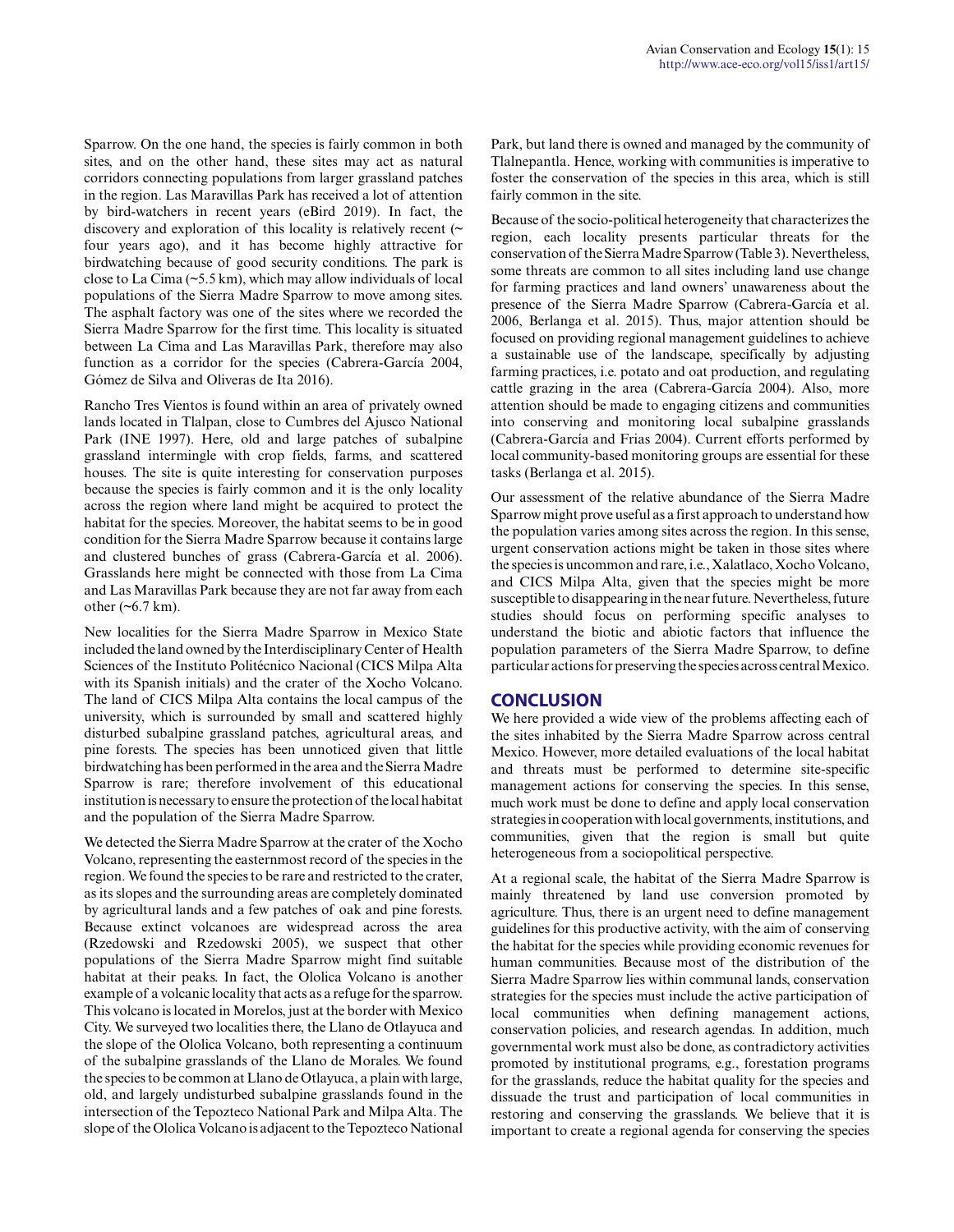by including the multiple actors that have an impact on the preservation of the grasslands, e.g., communities, governmental institutions, or enterprises, and consider several management actions at multiple scales, e.g. local, regional, and federal.

Although the Sierra Madre Sparrow is an endangered species with a very restricted range, we were able to detect new localities for the species across central Mexico. This reveals the need to focus the research on the sparrow beyond sites that have traditionally received more attention by researchers and bird-watchers. Expanding the known range of the species and having a first assessment on the relative abundance of the species across the region, provides new opportunities for developing conservation strategies involving different actors. Still, further knowledge on the ecology and natural history of the species is required to understand factors enabling it to inhabit unexpected sites across the region. Future research needed for the Sierra Madre Sparrow includes density and occupancy estimations, studies on population dynamics, and movement analyses.

*Responses to this article can be read online at:* <http://www.ace-eco.org/issues/responses.php/1573>

#### **Acknowledgments:**

*We are grateful to the communities of Milpa Alta, particularly to San Pablo Oztotepec, for supporting this project. We thank Francisco Salazar, Marco Castro, Alejandra Flores, Antonio Blancas, and the UNAM for their assistance. We are also thankful to the editors and two anonymous reviewers for their valuable comments that considerably improved this paper. Financial support was received from the Comisión Nacional de Áreas Naturales Protegidas (CONANP), through the project "Conservación del Gorrión Serrano y su hábitat en el Tepozteco y Corredor Biológico Chichinautzin," associated with the "Programa para la Protección y Restauración de Ecosistemas y Especies en Riesgo 2019" (PROREST 55657-1158-1-VIII-19).*

#### **LITERATURE CITED**

Arriaga, L., J. Espinoza, C. Aguilar, E. Martínez, L. Gómez, and E. Loa. 2000. *Regiones terrestres prioritarias de México.* Comisión Nacional para el Conocimiento y Uso de la Biodiversidad, Distrito Federal, México.

Berlanga, H., R. Ortega-Álvarez, L. A. Sánchez-González, R. Calderón-Parra, V. Rodríguez-Contreras, V. Vargas-Canales, and E. Iñigo-Elias. 2015. Más que un gorrión: participación comunitaria enfocada hacia la comprensión, restauración y conservación del hábitat de *Xenospiza baileyi* en Milpa Alta, Distrito Federal. Pages 141-157 *in* R. Ortega-Álvarez, L. A. Sánchez-González, and H. Berlanga-García, editors. *Plumas de multitudes: integración comunitaria en el estudio y monitoreo de aves en México*. Comisión Nacional para el Conocimiento y Uso de la Biodiversidad, Ciudad de México, México.

Berlanga, H., V. Rodríguez, A. Oliveras de Ita, L. A. Sánchez-González, and E. Iñigo Elias. 2009. Conservación de hábitat y especies: Los pastizales de montaña y el Gorrión Serrano en México. *Biodiversitas* 87:11-15.

BirdLife International. 2017. *Xenospiza baileyi. The IUCN Red List of Threatened Species 2017.* International Union for Conservation of Nature, Cambridge, UK. [https://doi.](https://doi.org/10.2305/iucn.uk.2017-3.rlts.t22721153a117856619.en) [org/10.2305/iucn.uk.2017-3.rlts.t22721153a117856619.en](https://doi.org/10.2305/iucn.uk.2017-3.rlts.t22721153a117856619.en) 

Cabrera-García, L. 2004. *Situación actual y reflexiones sobre la conservación del Gorrión Serrano (Xenospiza baileyi): hacia un futuro prometedor.* ParksWatch, Montréal, Québec, Canada.

Cabrera-García, L. 2006. *Linking social and ecological dynamics for bird conservation: protecting the endangered Sierra Madre Sparrow in Chichinautzin, Mexico.* Dissertation. McGill University, Montréal, Québec, Canada.

Cabrera-García, L., and G. Frias. 2004. *Facing bird conservation in conflicted communal lands: a participatory experience towards the Sierra Madre Sparrow habitat conservation.* Tenth Biennial Conference of the International Association for the Study of Common Property 2004, Oaxaca, México. [online] URL: [https://](https://dlc.dlib.indiana.edu/dlc/handle/10535/1403) [dlc.dlib.indiana.edu/dlc/handle/10535/1403](https://dlc.dlib.indiana.edu/dlc/handle/10535/1403)

Cabrera-García, L., J. A. Velázquez Montes, and M. E. Escamilla Weinmann. 2006. Identification of priority habitats for conservation of the Sierra Madre Sparrow *Xenospiza baileyi* in Mexico. *Oryx* 40:211-217.<https://doi.org/10.1017/S0030605306000615>

CONABIO and SEDEMA (Comisión Nacional para el Conocimiento y Uso de la Biodiversidad and Secretaría del Medio Ambiente de la Ciudad de México). 2016. *La biodiversidad en la Ciudad de México. Volumen 2*. Comisión Nacional para el Conocimiento y Uso de la Biodiversidad, Secretaría del Medio Ambiente del Distrito Federal, Ciudad de México, México.

eBird. 2019. *eBird: an online database of bird distribution and abundance*. eBird, The Cornell Lab of Ornithology, Ithaca, New York, USA.

Gómez de Silva, H., and A. Oliveras de Ita. 2016. El gorrión serrano (*Xenospiza baileyi*). Pages 418-420 *in* CONABIO, and SEDEMA, editors. *La biodiversidad en la Ciudad de México*. CONABIO, SEDEMA, Ciudad de México, México.

González Abraham, C. E. 2000. *Identificación de las áreas críticas para la conservación del Gorrión Serrano (Xenospiza baileyi*). Universidad Nacional Autónoma de México, Estado de México, México.

Howell, S. N. G., and S. Webb. 1995. *A guide to the birds of Mexico and Northern Central America*. Oxford University Press, Oxford, UK.

Instituto Nacional de Ecología (INE). 1997. *Parques nacionales de México*. INE, Ciudad de México, México.

Jones, J. P. G. 2011. Monitoring species abundance and distribution at the landscape scale. *Journal of Applied Ecology* 48:9-13. <https://doi.org/10.1111/j.1365-2664.2010.01917.x>

Martínez-Guerrero, J. H., J. Nocedal, D. Sierra-Franco, S. I. Arroyo-Arroyo, and M. E. Pereda-Solís. 2018. New locality of the endangered Sierra Madre Sparrow (*Xenospiza baileyi*) from the State of Durango, Mexico, and recommendations for its conservation. *Acta Zoológica Mexicana* 34:1-6. [https://doi.](https://doi.org/10.21829/azm.2018.3412115) [org/10.21829/azm.2018.3412115](https://doi.org/10.21829/azm.2018.3412115) 

Meléndez-Herrada, A., H. Gómez de Silva, and R. Ortega-Álvarez. 2016. Aves. Pages 404-413 *in* CONABIO, and SEDEMA,